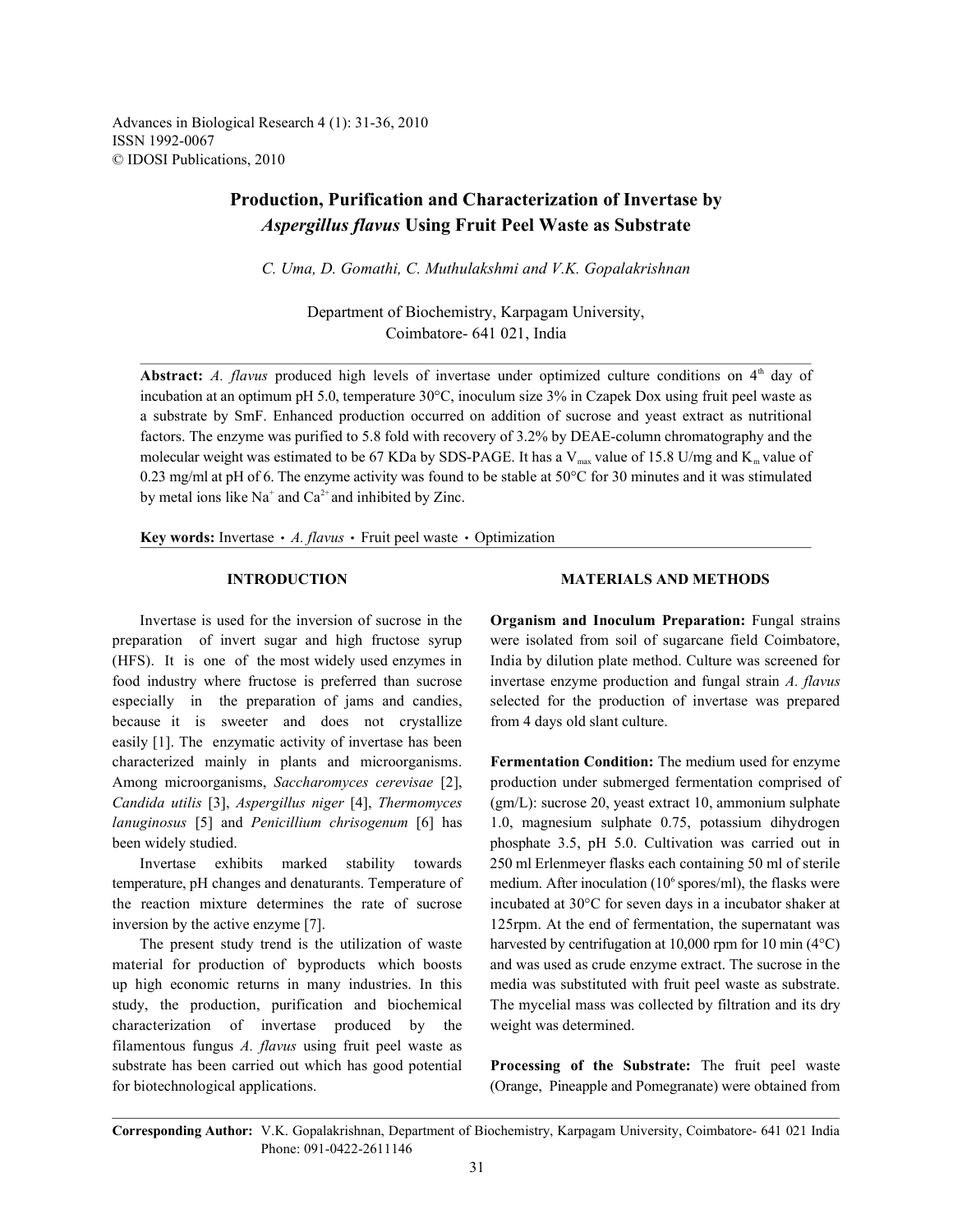sliced pieces were spread on the trays and then sieved was determined and the optimum pH and temperature on which was used as substrate and was stored in the the activity of the enzyme was also assayed. All polyethylene bags at room temperature. They were experiments were conducted with triplicates and their autoclaved at 15 lbs for 20 minutes before use. mean values represented.

**Enzyme Assay:** Invertase activity was determined using **RESULTS AND DISCUSSION** the method of Sumner and Howells [8] with slight modification by incubating 0.1 ml of enzyme solution with **Production of Invertase by Fungi in Shaken Flask** 0.9 ml of sucrose in 0.03 M acetate buffer (pH 5.0). To stop **Culture:** Invertase production by *A. flavus* was studied the reaction, 1 ml of dinitrosalicylic acid reagent was added and heated for 5 min in a boiling water bath. spores/ml of fermentation medium containing the fruit peel Finally the absorbance was read at 540 nm in waste as substrate. The C: N ratio in CHNS analyzer was spectrophotometer [9]. One unit of invertase (IU) is estimated (Table 1) which shows the carbon content in defined as the amount of enzyme which liberates 1ì moles orange and pomegranate was similar and comparatively of glucose/minute/ml under the assay condition. more than pineapple peel whereas in the case of nitrogen,

carbon sources, nitrogen sources, pH and temperature To determine the optimum incubation period for on the production of invertase were studied while invertase enzyme production, fermentation flasks were optimization of the medium. incubated for different time duration. (1 - 7 days). Enzyme

Crude extract was precipitated by 70% saturation hrs with the fungal tested (Table 2) after which the rate with ammonium sulphate and then dialysed against declined; this might be on the basis of consumption of 100mM Tris phosphate buffer (pH 7.5) for 24 hours nutrients. Similar trend was noticed [11] for *penecillium* chromatographic column (25 cm \* 2.6 cm) equilibrated invertase by *Saccharomyces cerevisiae* was found to be with Tris-Hel buffer, 100mM, pH 7.5. The enzyme was 48 hours [12]. eluted with a linear salt concentration gradient (NaCl, 0-0.4 M) in the same buffer and 3.0 ml fractions were collected at a flow rate of 20 ml per hour.

SDS-PAGE electrophoresis was carried out and molecular weight was determined. The protein content was estimated by the method of Lowry *et al*., [10].

the fruit market Coimbatore, washed and then sliced. The The kinetic parameter of the purified invertase enzyme

The effects of various factors like inoculum size, orange peel showed high value than other two substrates. in shaken flask culture technique by inoculating  $10<sup>6</sup>$ 

**Purification and Characterization of Invertase:** Maximal titers of enzyme were reached between 72 and 96 at 4°C. the filtrate was loaded onto a DEAE-cellulose *chrysogenum* in SmF. The optimum production of activity was analyzed at every 24 hrs time intervals.

Table 1: C: N ratios of the fruit peel waste were analysed using CHNS analyzer (Perkin Elmer 240°C - model)

| <b>Substrates</b> | C(%)  | N(%)  |  |
|-------------------|-------|-------|--|
| Orange peel       | 40.91 | 2.306 |  |
| Pineapple peel    | 39.42 | 1.783 |  |
| Pomegranate peel  | 42.79 | 1.341 |  |

Table 2: Effect of various factors on invertase production by *A. flavus*. Standard conditions used: age of inoculum, 96 hrs; size of inoculum: 3%, 10<sup>6</sup> spores (v/v); agitation rate 125 rpm, sucrose 3% (w/v), pH 5.0; and temperature 30 $^{\circ}$ C

|                       |          | Extra cellular invertase production (IU/ml) |        |          |         |  |  |
|-----------------------|----------|---------------------------------------------|--------|----------|---------|--|--|
| Conditions            | $24$ hrs | 48 hrs                                      | 72 hrs | $96$ hrs | 120 hrs |  |  |
| Size of inoculum      |          |                                             |        |          |         |  |  |
| $1\%$                 | 6.3      | 12.1                                        | 15.6   | 18.9     | 11.0    |  |  |
| 3%                    | 8.8      | 16.4                                        | 19.6   | 25.8     | 17.3    |  |  |
| $5\%$                 | 7.6      | 13.4                                        | 16.0   | 19.2     | 11.6    |  |  |
| Sources Carbon source |          |                                             |        |          |         |  |  |
| Fructose              | 7.8      | 12.8                                        | 16.7   | 22.6     | 18.2    |  |  |
| Glucose               | 2.7      | 4.6                                         | 9.5    | 12.0     | 10.3    |  |  |
| Lactose               | 4.2      | 9.3                                         | 14.2   | 19.1     | 16.1    |  |  |
| Rafinose              | 1.6      | 4.7                                         | 8.4    | 10.1     | 7.3     |  |  |
| Sucrose               | 11.5     | 16.7                                        | 20.3   | 23.8     | 15.0    |  |  |
| Nitrogen source       |          |                                             |        |          |         |  |  |
| Nutrient broth        | 3.6      | 6.2                                         | 8.3    | 10.3     | 9.0     |  |  |
| Peptone               | 5.6      | 8.7                                         | 12.5   | 17.2     | 13.1    |  |  |
| Urea                  | 4.3      | 7.2                                         | 11.5   | 15.0     | 11.6    |  |  |
| Yeast                 | 8.2      | 12.3                                        | 16.4   | 20.0     | 14.2    |  |  |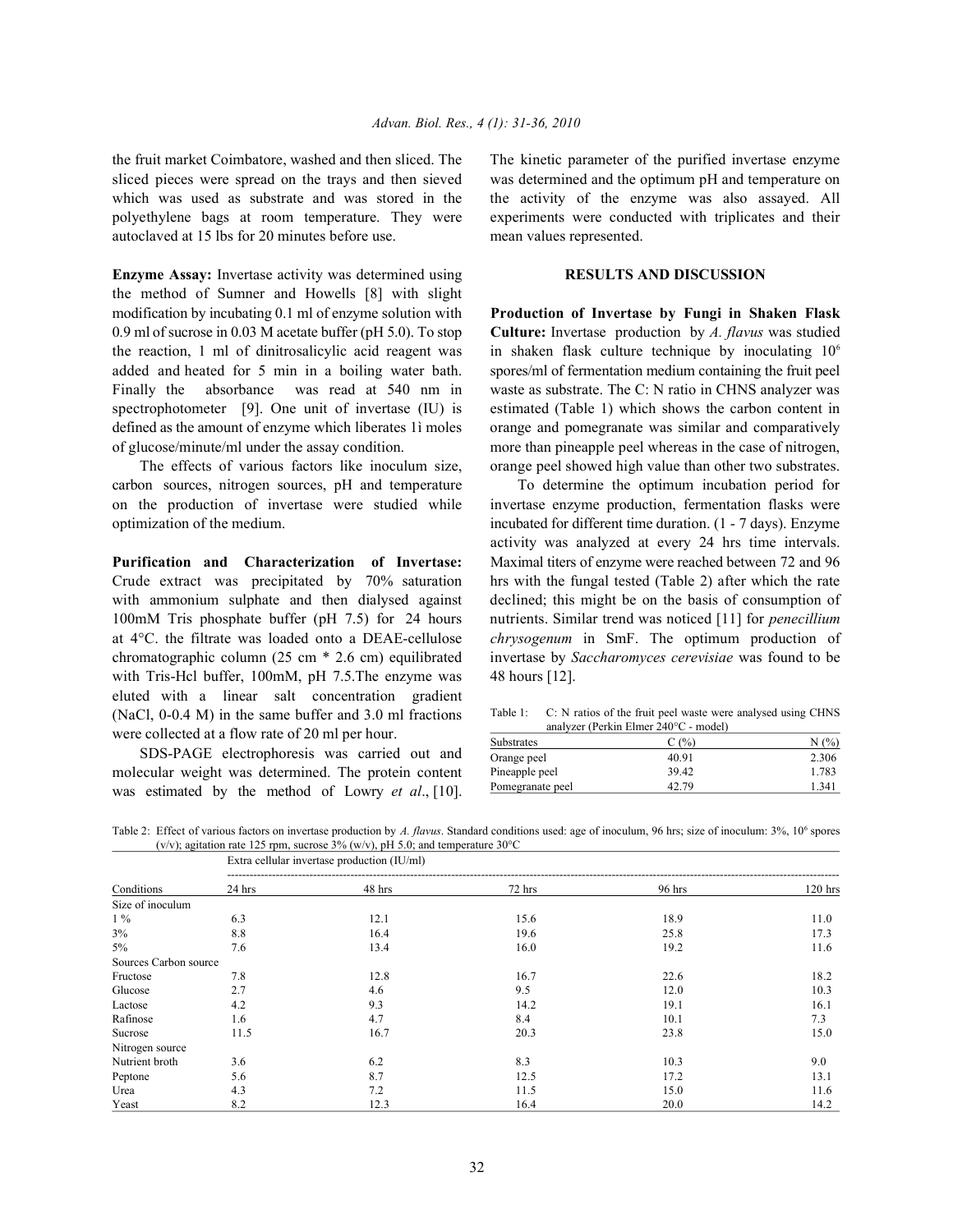



Inoculum level for optimum production of invertase by *A. flavus* was worked out (Table 2). The maximum **Purification:** The purification of invertase from *A. flavus* enzyme production occurred at 3% of inoculum size was is showed in Table 3. The specific activity of the final 25.8 IU/ml when orange peel was used as substrate purified preparation was 170 U/mg protein, representing whereas it was less when pineapple and pomegranate was a total purification factor of 5.8. Our result was in used as substrate. Quantity of inoculum had a definite consonance with the work of Guimaraes *et al.,* [19] who effect on invertase titers. Increase in quantity of the purified the enzyme to 7.1 fold with a recovery of 24%, by inoculum increased invertase titers 25% of inoculum gave two chromatographic steps in DEAE-cellulose and the highest titre in 72 hours [11]. sephacryl s-200, in *Aspergillus ochraceus*.

using peel waste as substrate was examined under chromatographic column, from which a homogeneous different conditions of temperature  ${20-60^{\circ}C}$  and at enzyme was eluted with a linear gradient of (0-0.4M) NaCl,

varying pH {3-8}. The enzyme was found to be active when reaction mixture was kept at 30°C (Fig. 1) but at high temperature the enzyme activity was not significant, because of high temperature denaturation of enzyme active site [13]. Peak enzyme production was observed at pH 5 for all the selected substrates but enzyme production varied (Fig. 2). Maximum production was observed for pomegranate peel when compared with other two substrates followed by marked decline in enzyme activity on increasing the pH. This shows that enzyme is not stable towards alkaline conditions so the sucrose inversion efficiency is also affected in direct way [14].

Fig. 1: Effect of temperature on invertase production Different carbon sources such as glucose, fructose, using various substrates from *A. flavus*. Results sucrose, lactose and raffinose at 1% concentration were are Mean of three independent determinations. Bar selected for the invertase production. For all the carbon corresponds to Standard Deviation. sources tested, sucrose gave the best result (Table 2). The results was supported by the findings of Cairns *et al*., [15] who reported that invertase production in some other fungi was induced by sucrose. Glucose and fructose are not involved in the induction of the synthesis of invertase in *A. niger* [16].

Fig. 2: Effect of pH on invertase production using Our result differs from the observation of Shafiq *et al*., various substrates *A. flavus*. Results are Mean of [18] who reported that among all the nitrogen sources three independent determinations. Bar correspond peptone gave maximum production of invertase activity to Standard Deviation using saccharomyces cerevisae under the temperature of The effect of different nitrogen sources were tested by incorporating 1% nitrogen sources like nutrient broth, peptone, urea and yeast extract into the fermentation medium. Production was more pronounced by the addition of yeast extract. Different organic nitrogen sources and their concentrations have a major effect on the ability of yeast to synthesize fructofuranosidase [17]. 30°C and pH 6.0 and agitation rate 200 rpm.

The behaviour of enzyme invertase from fungal strain The elution profiles from DEAE Sephdex A-50

| Table 3: Purification and recovery of invertase from A. flavus |  |  |
|----------------------------------------------------------------|--|--|
|                                                                |  |  |

| <b>Steps</b>                         | Invertase Activity (U) | Total protein (mg) | Specific Activity (U/mg) | Purification (fold) | Recovery $(\% )$ |
|--------------------------------------|------------------------|--------------------|--------------------------|---------------------|------------------|
| Crude extract                        | 8670                   | 295.0              | 29.3                     |                     | 100              |
| 70% Ammonium sulphate precipitation  | 5750                   | 24.0               | 46.3                     | . 58                | 66.32            |
| Dialysis                             | 323                    |                    | 104.17                   | 2.53                | 3.72             |
| DEAE Cellulose column chromatography | 284                    | 0.37               | 170.0                    | 5.8                 |                  |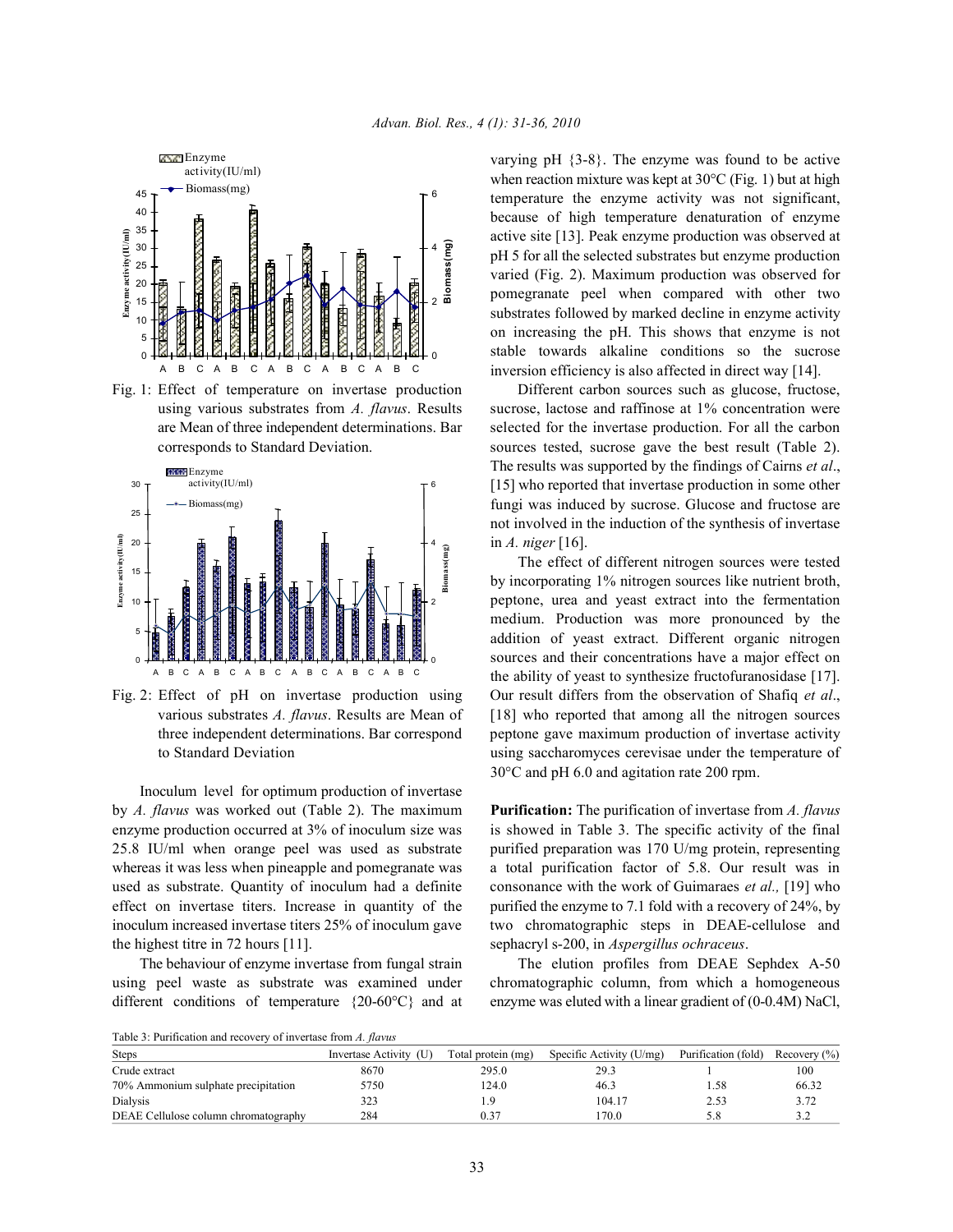

Fig. 3: Shows that elution profile of partially chromatography. Elution was carried out with a the enzyme *A. flavus* linear gradient from zero to 0.4M NaCl with Tris HCl (pH 6.0)



Fig. 4: SDS-Polyacrylamide gel electrophoresis of purified invertase from *A. flavus*. Lane 1: Molecular weight marker; Lane 2: Molecular weight of invertase.

showed a single peak with a symmetrical distribution of activity. The SDS-PAGE of the enzyme revealed a single protein band, whose estimated molecular weight was 67 KDa (Fig. 4). Fig. 7: A Lineweaver-Burk plot of initial velocity against

with an optimum pH of  $6.0$  (Fig. 5). The relative three experiments done in duplicate activity was retained between pH 5 and 7 whereas Rubio *et al*., [20] reported 4.5 as optimum for The kinetic parameters for purified extracellular  $70^{\circ}$ C. The stability was higher than that exhibited by the plot (Fig. 7 and 8). invertase from *Azotobacter chroococcum*, whose half-life A Lineweaver-Burk plot of the enzyme affinity for decreased. *Rhodortorula glutinis* [20].



purified fractions on DEAE-Cellulose column Fig. 5: The effect of optimum pH (6.0) on the activity of



Fig. 6: The effect of temperature and stability (50  $^{\circ}$ C) on the activity of the enzyme invertase from *A. flavus*.



The enzyme exhibited a relative broad pH 5-7 sucrose concentration. The values are means of

*Rhodortorula glutinis* The activity of the enzyme invertase activity were determined using sucrose, in the invertase from *A. flavus* was stable at 50°C (Fig. 6) while concentration range of 0.2 - 1.0 mM. The values of Km its half-life was 30 minutes when assayed between 20- and Vmax were calculated by Linewaver Burk plot and E-H

at 60°C was 3 minutes [21]. Stability decreased to 50% sucrose gave a straight line plot from which the Km as when temperature increased to 70°C. Results suggested 0.23 mg/ml and Vmax was 15.8 U/mg. The values were that in these conditions bacterial contamination similar to that obtained with the invertase from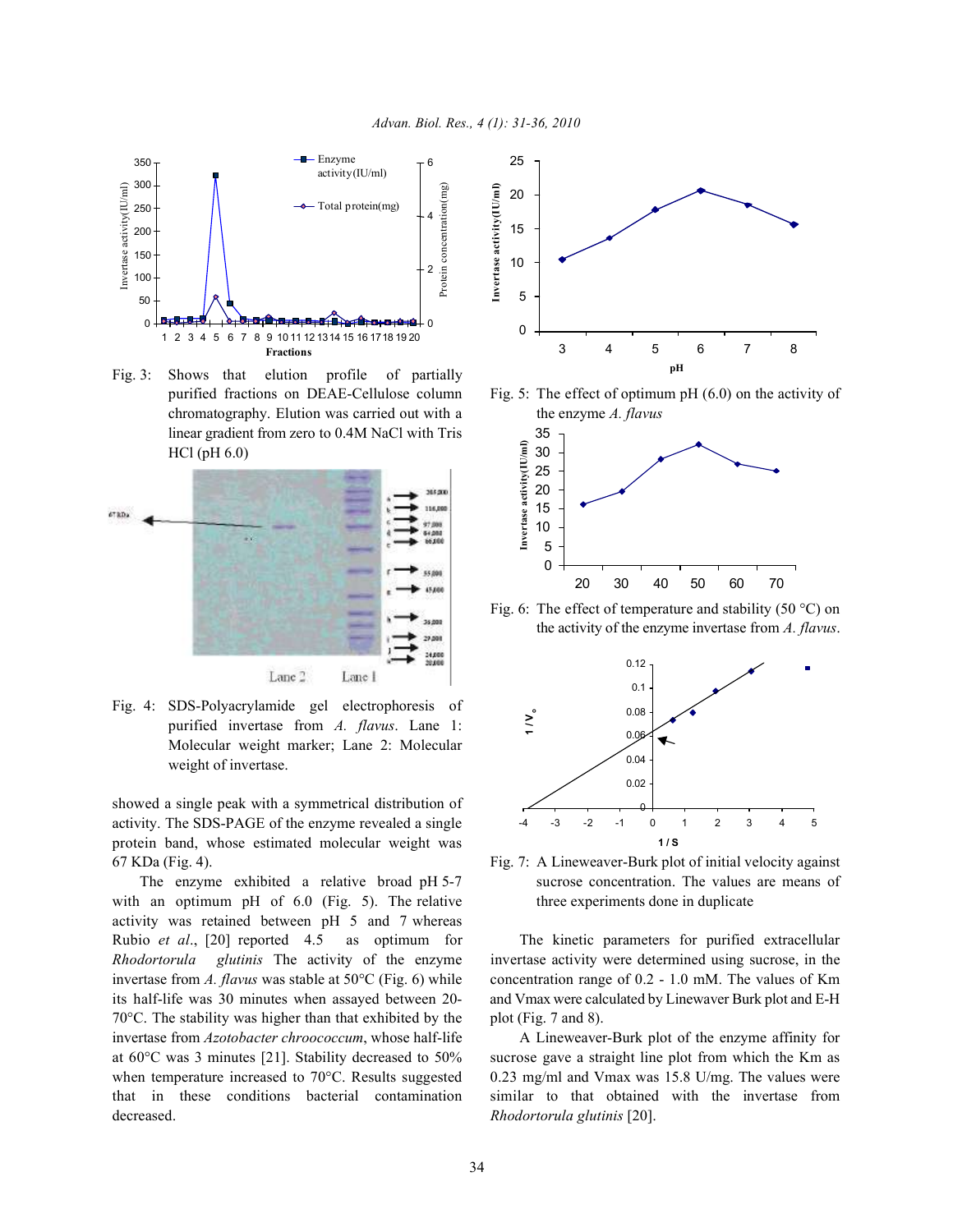

Fig. 8: Eadie-Hofstee plot of initial velocity against sucrose concentration. The values are means of 1. Aranda, C., A. Robledo, O. Loera, C. Juan,



and Ca<sup>2+</sup> supported the maximum enzyme activity whereas invertase from a thermophilic fungus *Thermomyces*  $Zn<sup>2+</sup>$  was found to be inhibitor of the enzyme invertase. *lanuginosus*: it requirement of tilo and protein for Similar observation was seen from *Rhodortorula glutinis,* activation. Arch Biochem Biophys, 327: 98-106. *swhich was activated by Na<sup>+</sup>* and Mg<sup>2+</sup> (19). This result 6. Nuero, O.M. and F. Reyes 2002. Enzymes for animal suggests that the metal ions protect the enzyme against feeding from *Penicillium chrysogenum* mycelial thermal denaturation at high temperatures. wastes from *penicillum* manufacture. Lett Appl.

From the present study, we could see that parameters Microbiol., 34: 413-6. like pH, temperature, substrate concentration, carbon and 7. Vrabel, P., M. Polakovic, V. Stefuca and V. Bales, nitrogen source had different effect in the enzyme 1997. Enzyme Microb. Technol., 20: 348-354. production. The yield of the enzyme was greatly 8. Sumner, J.B. and S.F. Howell, 1935. A method for enhanced when the fungi was grown in shaken flask determination of saccharase activity. J. Biol. Chem., condition supplemented with sucrose. The enhancement 108: 51-54. was explained as being due to the gradual liberation of the 9. Miller, G.L., 1959. Use of dinitrosalicylic reagent sugar from the ester by the action of a slowly acting for determination of reducing sugars. Anal Chem., esterase. 31: 426-428.

cultural condition where studied and the enzyme R.J. Randall, 1951. Protein measurements with the was purified to 5.8 fold. The behaviour of invertase folin phenol reagent. J. Biochem., 193: 265-275. activity at different temperature, pH, substrate 11. Poonawalla, F.M., K.L. Patel and M.R. Iyengar, 1965. concentration were analysed and it showed good Invertase production by *Penicillium chrysogenum* stability at pH 6.0 and temperature 50°C moreover and other fungi in submerged fermentation. J. Appl. agrowaste are used as substrate for enzyme production Environmental Microbiol., 13: 749-754.

which substantially lower the cost of production qualifying it for application in sucrose hydrolysis and fructose syrup production.

### **ACKNOWLEDGEMENT**

The authors thank the Management of Karpagam University for providing lab facilities and constant encouragement for this research work.

## **REFERENCES**

- three experiments done in duplicate. C. Esquivel, R. Rodrigueq and C.N. Aguillar, 2006. Fungal invertase expression in soild state fermentation. Food Technol. Biotechnol., 44: 229-233.
	- 2. Herwig, C., C. Doerries, I. Marison and U. Von Stockar, 2001. Quantitative analysis of the regulation scheme of invertase expression in *Saccharomyces cerevisiae*. Biotechnol Bioeng, 75: 247-58.
	- 3. Belcarz, A., G. Ginalska and C. Penel, 2002. The novel non glycosylated invertase from Candida utilis. J. Biochem and Biophys Acta., 1594: 40-53.
- Fig. 9: The effect of metal ions (0.05M) on activity of Gonzalez, 2000. Invertase production by *Aspergillus* invertase by *A. flavus níger* in submerged and solid-state fermentation. 4. Romero-Gomez, S., C. Augur and G. Viniegra-Biotechnol. Lett., 22: 1255-1258.
	- It can be seen from the Fig. 9, that the metal ions  $Na^+ = 5$ . Chaudhuri, A. and R. Maheswari, 1996. A noverl
		-
		-
		-
		-
	- Invertase production by *A. flavus* under optimized 10. Lowry, O.H., N.J. Rosenbrough, A.L. Farr and
		-